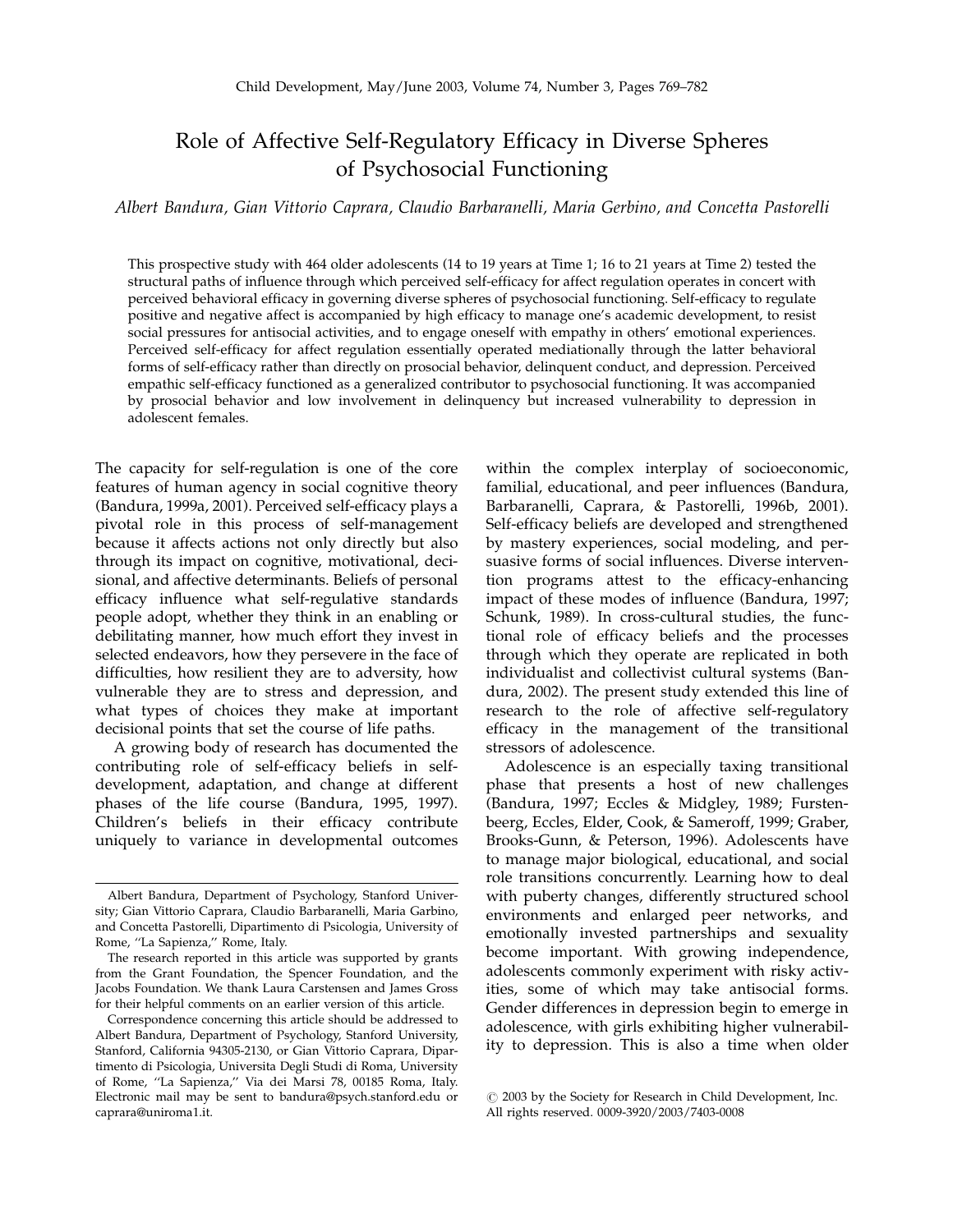adolescents have to cope with the demands of emerging adulthood. How well adolescents develop and exercise their personal efficacy during this formative period can play a key role in setting the course their life paths take (Bandura, 1997).

For years psychological theorizing and research have centered on how the mind works in processing, representing, organizing, and retrieving information. To the extent that emotions were addressed, they were usually treated as consequences of actuating events rather than as determinants of psychosocial functioning. A comprehensive theory must also address the role played by affect regulation in human self-development and change. More recent lines of research have clarified the impact of affect regulation on attentional, cognitive, and motivational processes, and how failures in affect regulation give rise to emotional and psychosocial dysfunctions (Bower, 1992; Carstensen, 1992; Gross & Munoz, 1995; Larsen, 2000; Nolen-Hoeksema, 1991). Affect is often the basis of social ties and their durability that influences the course of lives (Bandura, 1986). Other studies have examined the development of emotional competence as reflected in the ability to discern emotions, to understand the social consequences of one's emotionally expressive behavior, and to manage one's emotional states (Mayer & Salovey, 1997; Saarni, 1999).

Different conceptual models have been proposed concerning the underlying structure of affective experiences (Russel & Caroll, 1999; Watson & Tellengen, 1985). Common among these models is an evaluative dimension representing positive and negative affect. The regulation of affect has important intrapersonal, communicative, and behavioral functional value (Bandura, 1986; Caprara, 2002; Larsen, 2000). Therefore, the perceived self-efficacy to manage these basic affective states was assigned a pivotal role in the posited causal structure tested in the present study.

It is one thing to possess self-regulatory skills but another to be able to adhere to them in taxing and perturbing situations. A resilient sense of efficacy is needed to overrule emotional and psychosocial subverters of self-regulative efforts (Bandura, 1997; Zimmerman, Bandura, & Martinez-Pons, 1992). The present research, therefore, sought to clarify the structural paths of influence through which perceived self-efficacy for affect regulation operates in concert with perceived self-efficacy for behavioral regulation in governing diverse forms of adaptation encompassing affective, prosocial, and transgressive spheres of functioning. This program of research broadens and extends developmentally the analysis

of perceived self-efficacy to the regulation of one's affective life and its impact on psychosocial functioning. It is conducted within the social functional perspective of social cognitive theory of emotion (Bandura, 1986, 1992).

In the interpersonal transactions of everyday life, socioculturally constructed expressive rules specify the conditions under which certain types of emotional displays are normative and others are deviant (Thoits, 1989). Expressions of positive and negative affect generally have different social effects. Everyday life is strewn with situational provocations and stressors that generate negative affect. Negative affect is a natural part of everyday life requiring effective self-management through self-regulatory capabilities. Unrestrained venting of anger, disparaging others, and voicing jealousy would get one endlessly embroiled in social, if not legal, troubles. If fear automatically triggered immobility or avoidance behavior, personal development and accomplishments would be severely constrained because most significant pursuits involve some risks and evaluative consequences that are fear arousing.

Unlike the often discordant and divisive effects of negative affect, positive affect promotes social connectedness and bonding. Expression of affection, liking, and joyfulness cultivates personal attractiveness. By fostering affiliative relationships, positive affect can enhance cognitive functioning, help buffer the perturbing effects of aversive experiences, and facilitate adaptive coping (Folkman & Moskowitz, 2000; Fredrickson, 1998; Isen, 1987). Enabling supportive relationships enhances a sense of personal efficacy that, in turn, influences the quality of affective and behavioral functioning. Indeed, mediational analyses show that social support produces beneficial outcomes only to the extent that it enhances perceived coping self-efficacy (Bandura, 2002).

Affective states are often depicted as operating directly on psychosocial functioning, with negative affect producing adverse effects and positive affect producing beneficial effects. Adaptive functioning requires discriminative regulation of affect. People differ widely in how well they manage the emotional experiences of everyday life. A growing body of evidence indicates that perceived self-regulatory efficacy is an important factor in the variable behavioral effects of negative affect. For example, negative affect precipitates binge eating often in bulimics of low perceived self-regulatory efficacy, but infrequently in those of high perceived selfregulatory efficacy (Love, Ollendick, Johnson, & Schlezinger, 1985; Schneider, O'Leary, & Agras, 1987). In coping with threats, individuals of high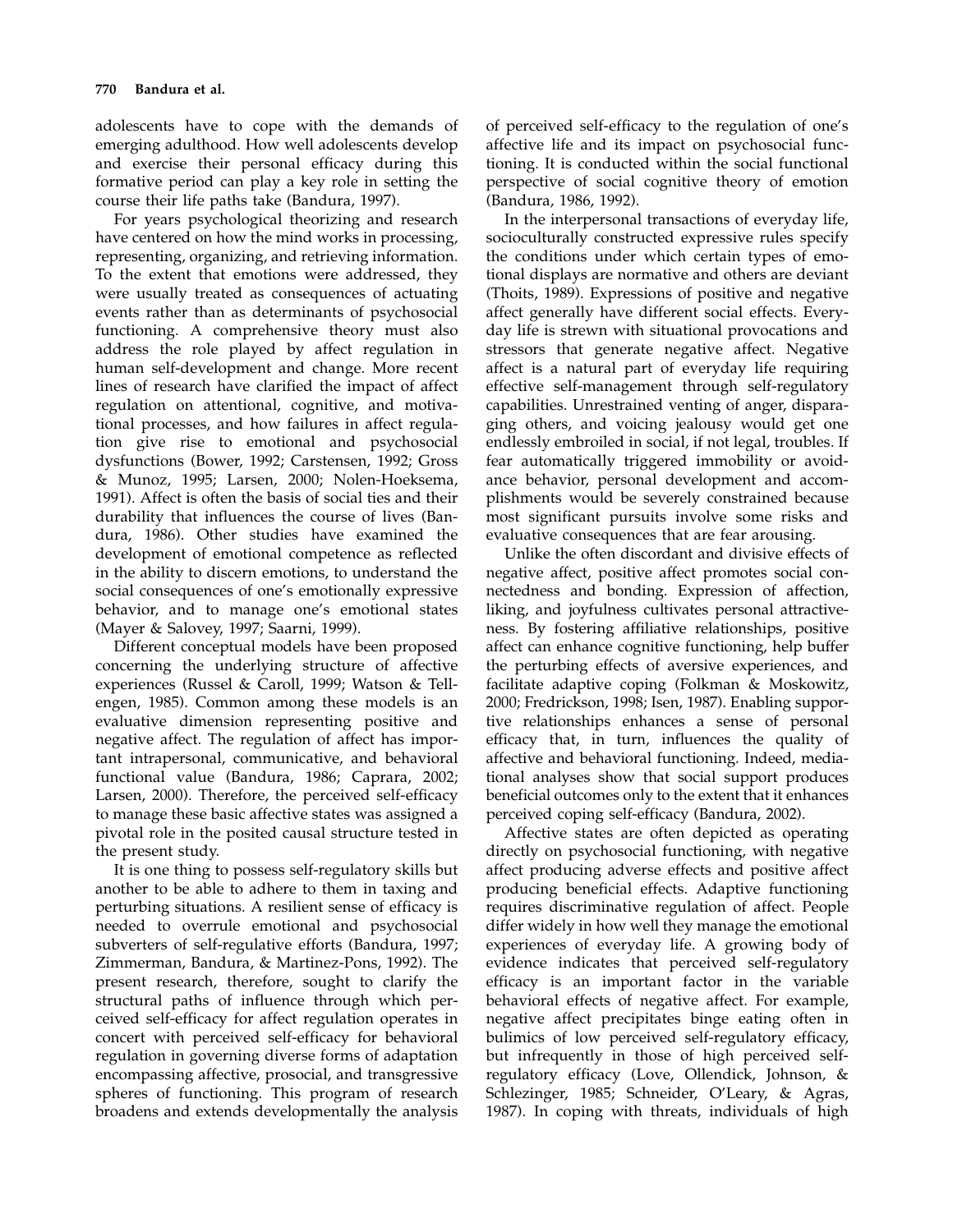perceived self-efficacy perform intimidating activities successfully despite anxiety arousal (Bandura, 1997; Pajares & Valiante, 1997; Williams, 1995).

The mediating role of perceived self-efficacy is also evident in the self-management of depression. Observational studies of interactions of clinically depressed mothers with their infants revealed that mothers' beliefs in their parenting self-efficacy predict how competently they perform caretaking activities after controlling for social and marital support and severity of depression (Teti & Gelfand, 1991). The findings from these diverse lines of research underscore the influence of self-efficacy in regulating the impact of affect.

To test the generality of the self-efficacy theory of affect regulation, diverse psychosocial outcomes were selected for study. They included prosocial behavior and antisocial conduct as behavioral effects, and depression as an emotional aspect of life. Figure 1 summarizes schematically the direct and mediated paths of influence in the posited structural model. The subsequent discussion provides the conceptual rationale for each structural path.

The first segment of the posited model specifies the impact of perceived efficacy to regulate affect on beliefs in ones' capabilities to manage academic demands, transgressive peer pressures, and empathic feelings. Although perceived self-efficacy to regulate affective states can influence the latter domains of functioning directly, for reasons already given, most of its impact was hypothesized to be mediated through more behaviorally oriented efficacy beliefs.

Affective states have a widely generalized impact on judgments of personal efficacy. Experimentally induced negative affect diminishes perceived selfefficacy across different spheres of functioning, whereas positive affect enhances perceived selfefficacy (Kavanagh & Bower, 1985). The more intense the induced affect, the greater is its impact on self-efficacy beliefs (Forgas, Bower, & Moylan, 1990; Salovey & Birnbaum, 1989). The higher the affect-based sense of personal efficacy, the stronger is the engagement in activities (Bandura, 1997; Kavanagh, 1983). It was, therefore, predicted that perceived self-efficacy to manage positive affect would foster perceived academic, social self-regulatory, and empathic efficacy. By contrast, a weak sense of efficacy to manage negative affect would undermine the behaviorally oriented efficacy beliefs.

The second segment of the posited structural model specified the functional relations of behaviorally oriented efficacy beliefs to the different spheres



Figure 1. Posited causal structure through which perceived self-efficacy for affect regulation operating in concert with action-oriented efficacy beliefs influence depression, delinquent conduct, and prosocial behavior.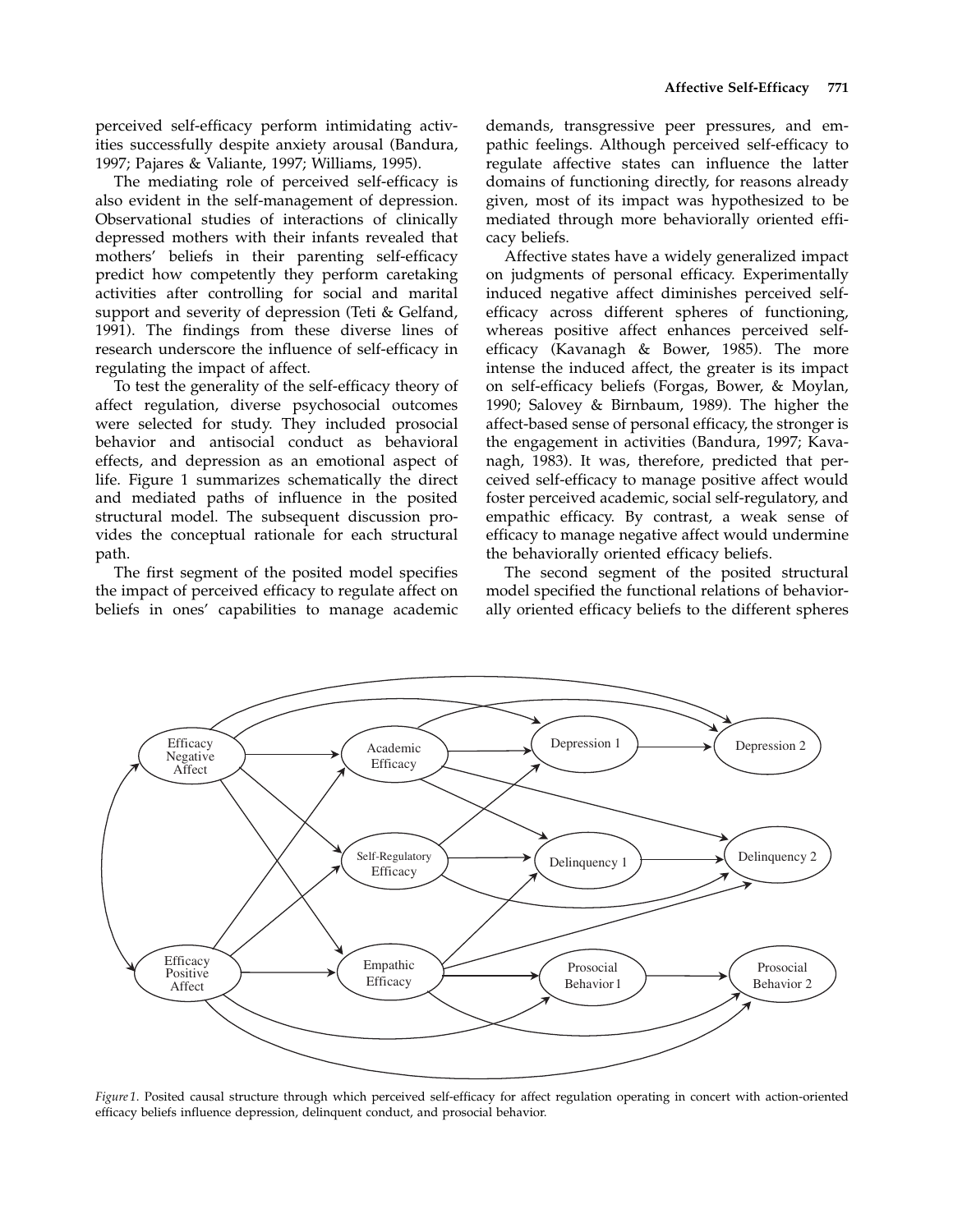of psychosocial functioning. Perceived academic, social self-regulatory, and empathic efficacy were hypothesized to affect depression, delinquent conduct, and prosocialness both concurrently and prospectively. Perceived academic self-efficacy plays a mitigating role in depression and transgression. A secure sense of academic self-efficacy reduces vulnerability to depression by promoting academic attainments and altering the construal and management of failure (Bandura, Pastorelli, Barbaranelli, & Caprara, 1999). For individuals of high efficacy, failures, setbacks, and obstacles are viewed as surmountable and, therefore, spark redoubled effort rather than discouragement and despondency (Bandura, 1991). For individuals of low efficacy, failure undermines motivation and breeds despondency.

Difficulties in the academic sphere often result in disengagement from academic activities and gravitation to peers who favor transgressive pursuits (Dishion, 1990; Hinshaw, 1992; Jessor, Donovan, & Costa, 1991; Patterson, Capaldi, & Bank, 1991). It is students' beliefs in their academic capabilities rather than their actual academic performances that tend to shape the course of their developmental trajectories (Bandura, Barbaranelli, Caprara, & Pastorelli, 2001). With regard to antisocial proclivities, a low sense of academic efficacy increases risk by involvement in transgressive activities and substance use (Bandura et al., 1996a; Bandura, Barbaranelli, Caprara, Pastorelli, & Regalia, 2001).

As low sense of efficacy to ward off peer pressure to pursue detrimental activities creates vulnerability to troublesome social influences. Individuals who feel at a loss to manage the predicaments they get caught in readily give in to inducements for antisocial forms of conduct (Bandura et al., 1996b; Bandura, Barbaranelli, Caprara, Pastorelli, et al., 2001). Perceived self-regulatory inefficacy predicts transgressive behavior after controlling for prior level of transgressive behavior and quality of familial relationships (Caprara, Regalia, & Bandura, 2002).

People's efficacy for being empathetic was also hypothesized to play an influential role in their social and emotional lives. Empathic self-efficacy is not simply a reactive process of cognitive perspective taking but rather an active self-involvement in the emotional life of others (Bandura, 1986). Interpersonal experiences during formative years, in which people experience joys and suffer pain in a correlational way, create the foundation for empathic responsiveness to the plight of others (Bandura, 1992, in press; McHugo, Smith, & Lanzetta, 1982). Conversely, discordant emotional experiences, as

when coactors' joyful triumphs spell sorrowful loses for oneself and coactors' sorrow spells joy for oneself, create counterempathic responsiveness (Englis, Vaughan, & Lanzetta, 1982; Lanzetta & Englis, 1989). Empathic responsiveness fosters prosocial behavior (Hoffman, 2001; Mussen & Eisenberg, 2001; Staub, 1971). Perceived self-efficacy for empathic response can also deter delinquent conduct by activating vicarious distress over the suffering of others and fostering social networks conducive to harmonious relationships (Bandura, 1992, 1999b; Feshbach & Feshbach, 1986; Miller & Eisenberg, 1988).

To summarize the posited structural model, perceived self-efficacy to regulate positive and negative affect influences depression, delinquent conduct, and prosocial behavior both directly and mediationally by their impact on perceived academic self-efficacy, resistive self-regulatory efficacy, and empathic self-efficacy. The inclusion of diverse spheres of perceived self-efficacy and multiple developmental outcomes within the same design permitted tests of cross-domain functional relations.

#### Method

#### Participants

The participants were 464 older adolescents, 213 males and 251 females, ranging in age from 14 to 19 years, with a mean age of 16 years at Time 1, and ranging in age from 16 to 21 with a mean age of 18 years at Time 2, 2 years later. To avoid potential selection biases, all the students who were originally in the 4th and 5th grades in one of two large elementary schools serving a community located near Rome were the source of the participants when they were enrolled in the middle school at the Time 1 assessment. All of the families consented to have their children participate in the research. The project included a staggered, multiple cohort design with three cohorts assessed at two time points. At the time of the second measurement, 95% of the participants were enrolled in several high schools serving the community. The remaining participants had left school and were employed in the community.

The participants varied widely in socioeconomic background drawn from a community that represents a microcosm of the larger society. It contained families of skilled workers, farmers, professionals, and local merchants and their service staffs. Eighteen percent were in professional or managerial ranks, 40% were merchants or employees in various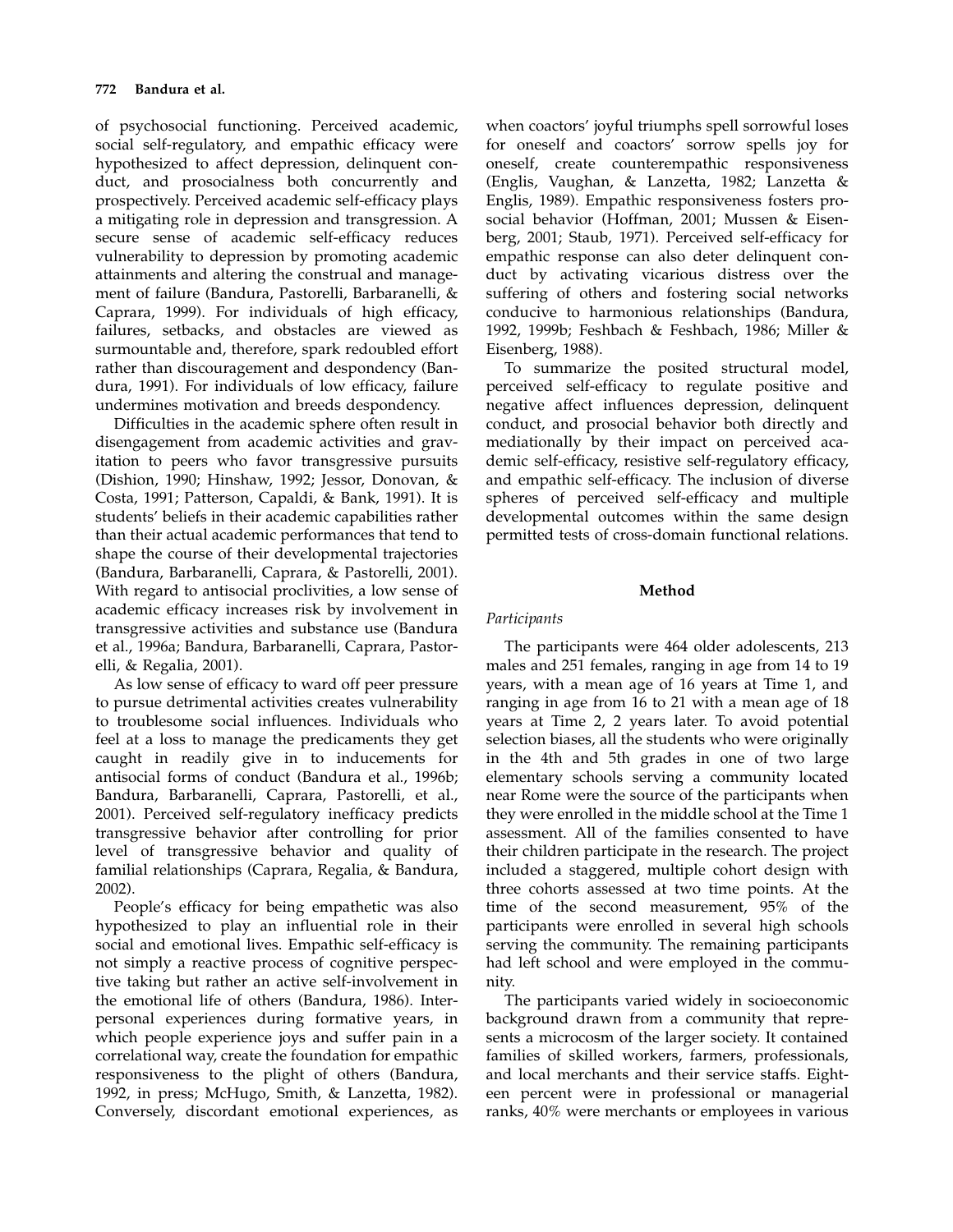types of businesses, 17% were skilled workers, 18% were unskilled workers, 5% were retired, and 2% were unemployed. The community comprises a homogenous Italian population. The families live together in the community rather than being segregated by residence and schools based on socioeconomic status. The socioeconomic diversity of the sample and high residential integration adds to the generalizability of the findings.

This community adheres to a stringent consent procedure for research conducted in the schools. A research proposal must gain approval from a school council composed of parent and teacher representatives at the junior and high school levels. In addition, parents must give consent and children are free to decline to take part. Informed consent was obtained from 100% of the families, with 88% of the sample reassessed at Time 2. The attrition was mainly due to relocation from the area or absence from school at the time of the assessments. In ANOVA, the latter children did not differ significantly from their counterparts on any of the variables in the initial assessment, nor did the groups differ in the covariance matrices as tested by the Box M test for homogeneity of covariance matrices.

The study was explained to parents and adolescents as a project designed to gain better understanding of adolescent development. Participants were administered the sets of scales measuring the variables of theoretical interest by three female researchers during specially scheduled sessions in a school. The set of five self-efficacy predictors was measured at Time 1, and the three psychosocial domains of functioning were measured at both Time 1 and Time 2.

Participants' beliefs in their personal efficacy were measured for five domains of functioning. For the items in the different sets of efficacy scales, participants rated the strength of their belief in their capability to execute the designated activities, using a 5-point response format ranging from 1 (perceived incapability) to 5 (complete self-assurance in one's capability).

## Affective Self-Regulatory Efficacy

Affective self-regulatory efficacy was measured by 14 items concerning perceived capability to manage one's emotional life. These included perceived efficacy to discern one's emotional states, understand one's feelings toward others, and manage the expression of positive and negative affect.

Perceived self-efficacy to manage positive affect was measured by five items in terms of perceived

capability to express liking and affection toward others, to get oneself to express enthusiasm and enjoyment, and to feel satisfaction with personal accomplishments. The item ''I can show liking for a person toward whom I am attracted'' assessed perceived efficacy to express fondness.

Perceived self-efficacy to regulate negative affect was assessed by nine items in terms of perceived capability to manage negative affect in the face of anxiety-arousing threats, anger provocation, rejection, and disrespect, and to control worrisome ruminations when things go wrong. Other items of affective self-management measured perceived efficacy to calm oneself in taxing situations and to recover quickly one's emotional well-being after suffering perturbing experiences. ''I can calm myself in stressful situations'' is a sample item.

## Perceived Academic Self-Efficacy

Participants' beliefs in their efficacy to direct their academic activities included high loading on 15 items measuring perceived efficacy to master different academic areas of coursework; to fulfill personal, parents', and teachers' academic expectations; and to regulate their own learning activities. The items concerned with self-directed learning assessed children's efficacy to arrange environments conducive to learning, to plan and to organize their academic activities, to use cognitive strategies to enhance understanding and memory of the material being taught, to seek pertinent information and get teachers and peers to help them with academic problems when needed, to motivate themselves to do their schoolwork, to get themselves to complete scholastic assignments within set deadlines, and to pursue academic activities when there are other interesting things to do. The item ''How well can you get teachers to help you when you get stuck on schoolwork?'' measured perceived self-efficacy to enlist enabling social resources. The item ''How well can you study when there are other interesting things to do?'' measured children's perceived efficacy to motivate themselves for academic pursuits in the face of competing attractions.

# Resistive Self-Regulatory Efficacy

Perceived resistive self-regulatory efficacy centered on adolescents' beliefs in their efficacy to ward off social inducements for transgressive conduct. This perceived capability was assessed by 10 items, which measured perceived efficacy to resist peer pressure to engage in high-risk activities involving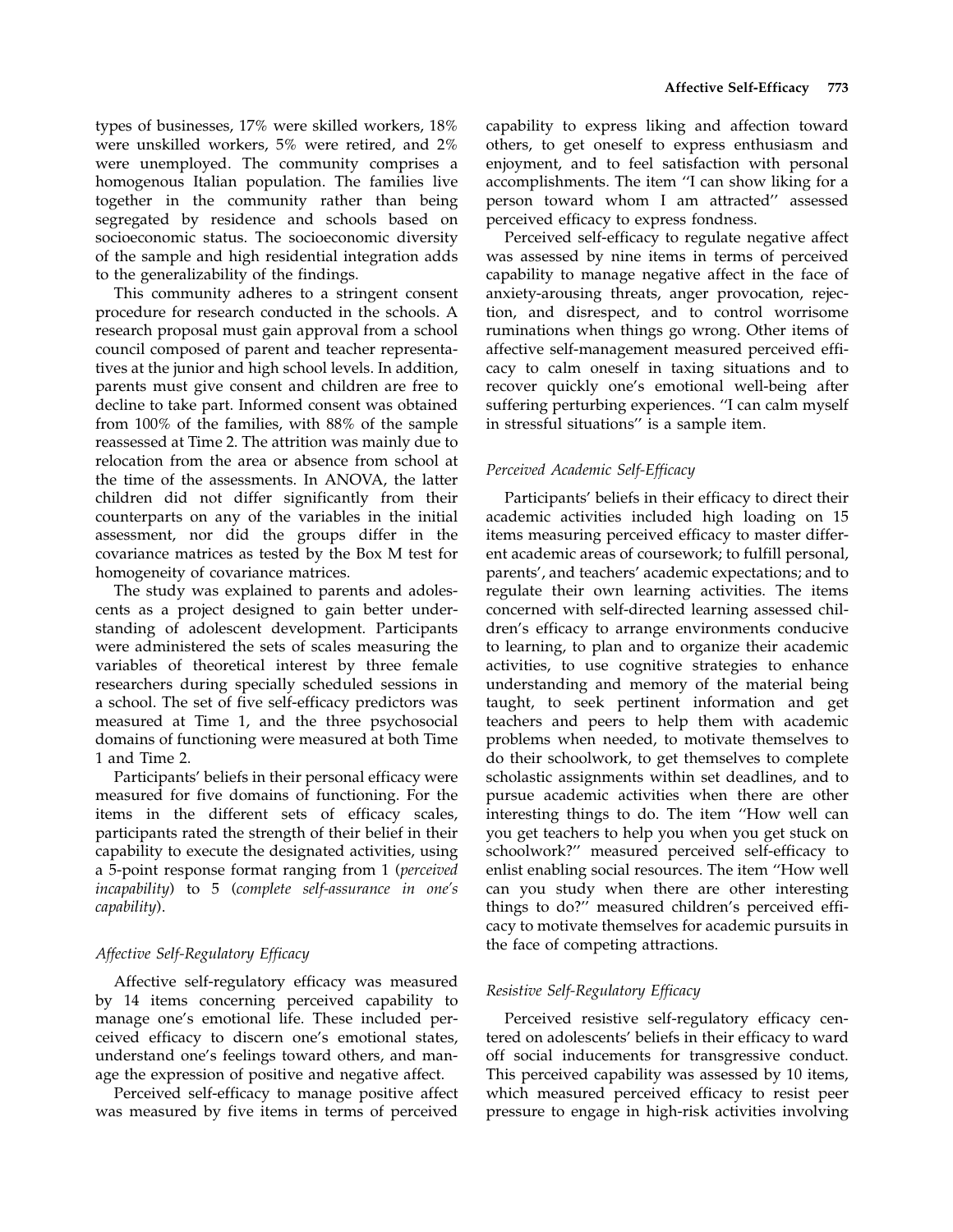the use of alcohol and drugs, sexual activity, theft of property, and various other types of transgressive activities that can get them into serious trouble. For example, the following item assessed perceived self-regulatory efficacy to rebuff pressures exerted by peers to use drugs: ''How well can you resist using drugs even if your friends push you to use them?''

The factor structures of the academic and resistive self-regulatory efficacy scales have been replicated cross-nationally with Italian, Hungarian, and Polish children (Pastorelli et al., 2001). The predictive validity of these forms of perceived self-efficacy has been verified in prior studies both crosssectionally (Bandura et al., 1996a, 1996b; Caprara et al., 1998) and prospectively (Bandura, Barbaranelli, Caprara, & Pastorelli 2001; Bandura, Barbaranelli, Caprara, Pastorelli et al., 2001; Bandura et al., 1999; Caprara 2001; Caprara et al., 2002; Zimmerman et al., 1992).

# Empathic Self-Efficacy

Perceived empathic self-efficacy was measured by 12 items in terms of perceived capability to sense another person's feelings and need for emotional support, to discern coactors' emotional expressions, to experience emotions from another person's perspective, to respond empathetically to others' distress and misfortune, and to be sensitive to how one's actions affect others' feelings. The sample item ''I can experience how a person in trouble feels'' assessed perceived empathic capability for empathic distress.

To investigate the dimensionality of the sets of self-efficacy items, a principal factor analysis with Oblimin rotation was performed. Only items loading .40 or higher were considered for inclusion in a factor. The actual item loadings in the factors ranged from .45 to .78. The results revealed a five-factor structure corresponding to the posited five domains of self-efficacy functioning, each representing a single factor. The percentage of the total variance explained by these different self-efficacy scales was 11% for empathic efficacy, 11% for academic efficacy, 9% for resistive self-regulatory efficacy, 9% for efficacy to regulate negative emotions, and 5% to manage positive emotions.

The alpha reliability coefficients for the selfefficacy factor scales were uniformly high. The coefficients were .88 for regulating negative affect, .82 for managing positive affect, .89 for empathic efficacy, .88 for academic efficacy, and .86 for resistive self-regulatory efficacy.

## Depression

Participants rated their level of depression on the 20-item scale developed by Radloff (1977). The validity of this measure has been corroborated (Radloff, 1977; Weissman, Sholomskas, Pottenger, Prushoff, & Locke, 1977). The items measure the features that characterize depression, such as despondency, hopelessness, loss of appetite and interest in pleasurable activities, sleep disturbance, crying bouts, loss of initiative, and self-deprecation. Participants rated how often over the past week they experienced these aspects of depression using a 5 point response format. The alpha reliability coefficients were .88 for Time 1 assessment and .89 for Time 2 assessment.

## Prosocial Behavior

Participants rated on a 5-point response format their prosocial behavior on a 24-item scale that assessed their degree of helpfulness, sharing, consoling, supportiveness, and cooperativeness. ''I try to help others'' and ''I try to console people who are sad'' are sample items. This scale is an expanded version of the measure of prosocial behavior developed by Caprara and Pastorelli (1993) for younger children. The concurrent validity of this measure has been corroborated in studies relating children's selfratings of prosocial behavior with their level of prosocial behavior as rated by their parents', teachers', and peers' sociometric nominations (Caprara & Pastorelli, 1993). Factor analysis of the adolescent version revealed a single factor structure. The reliability coefficients were .94 for Time 1 assessment and .95 for Time 2 assessment.

## Delinquent Behavior

Delinquent behavior was measured initially and 2 years later by the Achenbach (1991) Delinquency scale. Both the reliability and predictive validity of this measure of delinquent behavior are well established (Achenbach, Howell, McConaughy, & Stanger, 1995a; Achenbach & McConaughy, 1996). The scale, comprising 11 items, assesses a wide range of transgressive behaviors including aggression, theft, cheating, lying, destructiveness, truancy, and use of alcohol and drugs. Participants recorded whether they engaged in such antisocial activities and, if they did, whether they did so only occasionally or often. The reliability coefficient was .86 at the Time 1 assessment and .74 at the Time 2 assessment.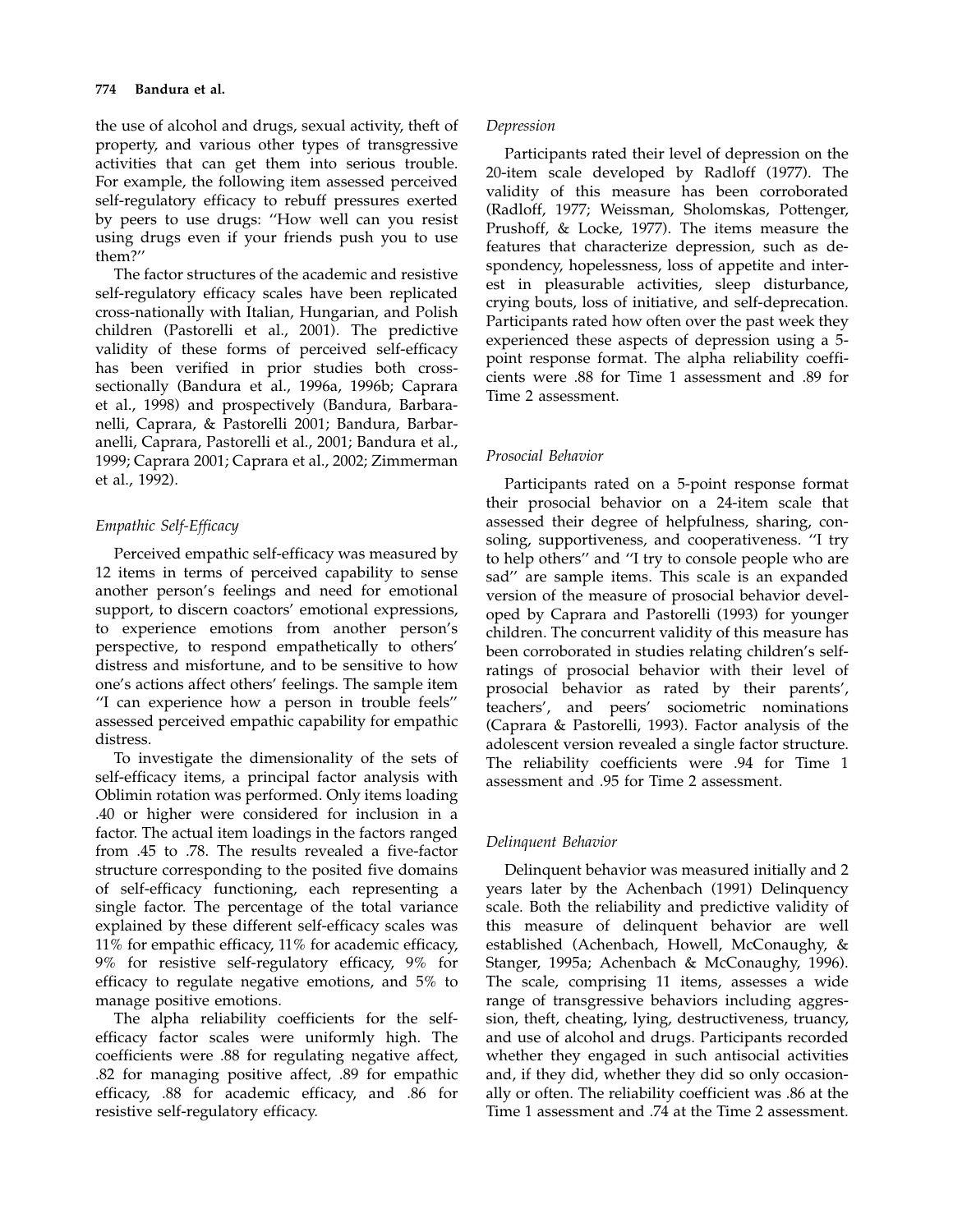#### Results

Before conducting the analyses, we examined the data for univariate and multivariate outlying cases using the procedure devised by Tabachnik and Fidell (1989). Five participants, 2 males and 3 females, were detected as outliers and eliminated from subsequent analyses. Table 1 presents the means and variances for the variables. It also includes the matrix of relations among the forms of perceived self-efficacy and the three domains of psychosocial functioning: depression, delinquent conduct, and prosocial behavior. None of the variables presented problems of normality, with skewness ranging from –.70 to .99 and kurtosis ranging from –.41 to .90.

ANOVAs of gender variations revealed significant differences on all of the assessed variables. The degrees of freedom for all of the F values are 1 and 462. Females had a stronger sense of academic efficacy  $(F = 27.64, p = <.001)$  and resistive selfregulatory efficacy  $(F = 72.64, p < .001)$ . They also showed stronger empathic efficacy ( $F = 6.69$ ,  $p < .01$ ) and efficacy to express positive affect  $(F = 7.88)$ ,  $p<.01$ ) but weaker efficacy to manage negative affect  $(F = 14.03, p < .001)$ . Girls were also more depressed than boys at both Time 1  $(F = 34.72)$ ,  $p<.001$ ) and Time 2 ( $F = 29.53$ ,  $p<.001$ ). However, they were more prosocially oriented at both Time 1 ( $F = 59.41$ ,  $p < .001$ ) and Time 2 ( $F = 33.75$ ,  $p<.001$ ), and less prone to delinquent behavior at Time 1 ( $F = 53.15$ ,  $p < .001$ ) and Time 2 ( $F = 69.96$ ,  $p < .001$ ).

#### Pattern of Influences

We tested the posited structural model on the covariance matrix with the EQS program (Bentler, 1995). Participants' forms of perceived self-efficacy at Time 1 served as predictors of depression, delinquent conduct, and prosocial behavior both concurrently (Time 1) and 2 years later (Time 2). Because of gender differences, we analyzed the structural model by using the multiple-groups model approach, which estimated simultaneously the same pattern of relationships among variables in the two samples of males and females. In this approach, equivalence among samples is evaluated by constraints that impose identical estimates for the model's parameters (Byrne, 1994; Scott-Lennox & Scott-Lennox, 1995). In EQS, the plausibility of these equality constraints is examined by the Lagrange multipliers (LM) test (Bentler, 1995). For each of the constraints specified, the LM test provides evidence that the constraint applies to the populations involved. In the present study the equality constraints were imposed on path coefficients across the gender groups.

Figure 2 presents the results of the path analysis using the multifaceted self-efficacy predictors of depression, delinquent conduct, and prosocial behavior, both concurrently and prospectively. The figure includes all of the path coefficients that are significant beyond the .05 level.

Perceived self-efficacy to regulate positive and negative affect are both accompanied by high perceived academic self-efficacy, resistive self-regu-

Table 1

| Variable |                                             | М     | SD    | 1 | 2        | 3        | 4        | 5        | 6         | 7         | 8         | 9         | 10        | 11        |
|----------|---------------------------------------------|-------|-------|---|----------|----------|----------|----------|-----------|-----------|-----------|-----------|-----------|-----------|
|          | Academic efficacy                           | 3.71  | .58   |   | $.58***$ | $.40***$ | $.30***$ | .37***   | $-.27***$ | $-.49***$ | $.33***$  | $-.14***$ | $-.38***$ | $.28***$  |
|          | 2. Regulative efficacy                      | 4.07  | .70   |   |          | $.28***$ | $.24***$ | $.36***$ | $-.17***$ | $-.57***$ | $.31***$  | $-.07$    | $-.52***$ | $.23***$  |
|          | 3. Empathetic efficacy                      | 3.72  | .58   |   |          |          | $.44***$ | $.66***$ | $-.19***$ | $-.24***$ | $.51***$  | $-.10*$   | $-.27***$ | $.41***$  |
| 4.       | Efficacy in managing<br>negative emotions   | 3.19  | .67   |   |          |          |          | $.36***$ | $-.44***$ | $-.24***$ | $.21***$  | $-.33***$ | $-.18***$ | $.11*$    |
| 5.       | Efficacy in expressing<br>positive emotions | 4.13  | .61   |   |          |          |          |          | $-.18***$ | $-.22***$ | $.38***$  | $-.13***$ | $-.28***$ | $.28***$  |
|          | 6. Depression (1)                           | 30.50 | 8.57  |   |          |          |          |          |           | $.27***$  | $-.03$    | $.57***$  | $.15***$  | .02       |
| 7.       | Delinquency (1)                             | 6.20  | 5.66  |   |          |          |          |          |           |           | $-.26***$ | $.18***$  | $.58***$  | $-.15***$ |
| 8.       | Prosocial behavior (1)                      | 85.32 | 14.76 |   |          |          |          |          |           |           |           | .03       | $-.25***$ | $.66***$  |
| 9.       | Depression (2)                              | 33.00 | 9.22  |   |          |          |          |          |           |           |           |           | $.26***$  | .00       |
| 10.      | Delinquency (2)                             | 5.94  | 5.61  |   |          |          |          |          |           |           |           |           |           | $-.22***$ |
| 11.      | Prosocial behavior (2)                      | 86.48 | 13.96 |   |          |          |          |          |           |           |           |           |           |           |

Means, Standard Deviations, and Correlational Matrix for the Affect Regulation and Action-Oriented Forms of Perceived Self-Efficacy, and Depression, Delinquent Conduct and Prosocial Behavior Measured Concurrently (1) and Longitudinally (2),  $N = 459$ 

\* $p < .05$ . \*\* $p < .01$ . \*\*\* $p < .001$ .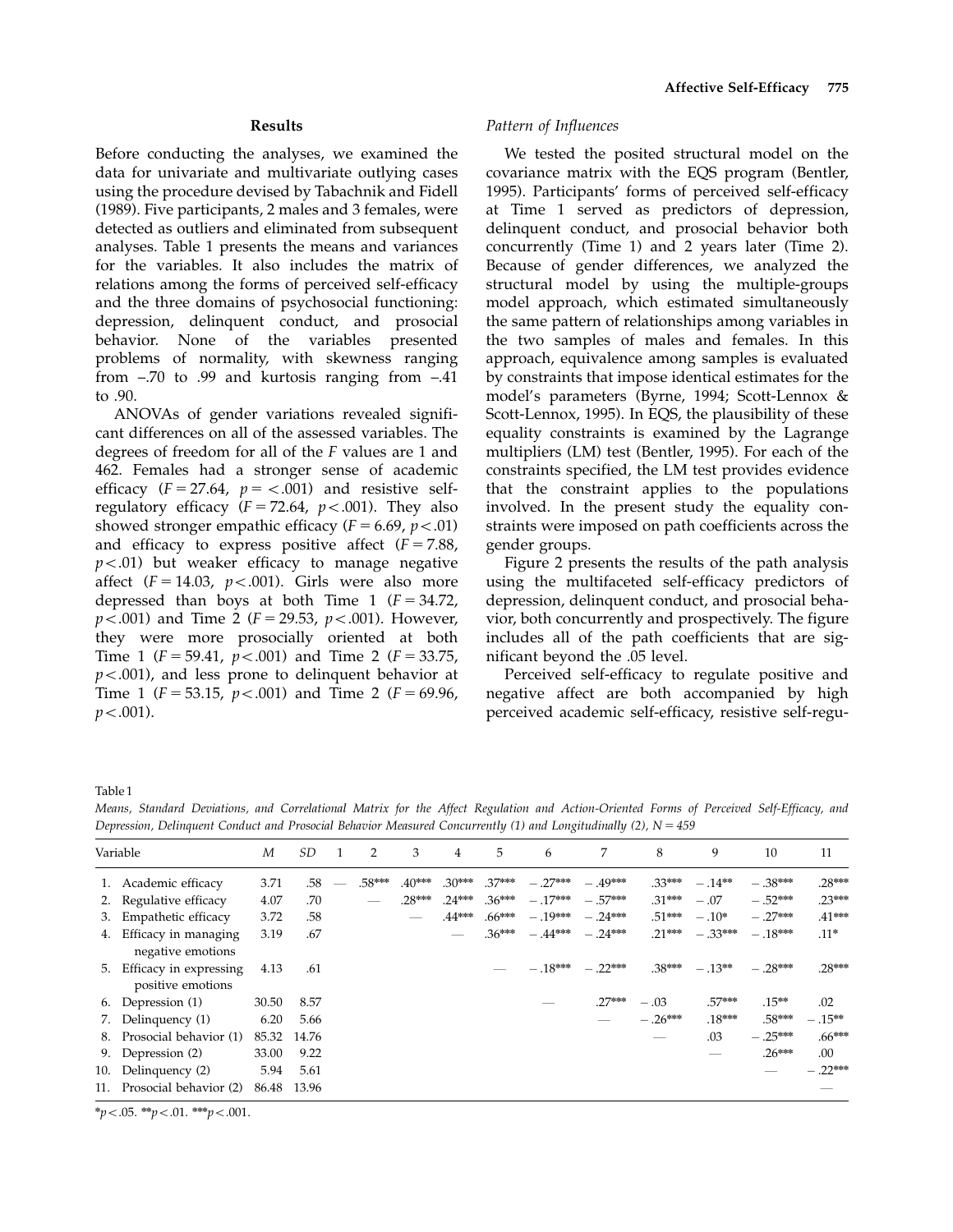

Figure 2. Path analysis of the pattern of influences through which perceived self-efficacy to regulate positive and negative emotions acting in concert with academic, behavioral self-regulatory, and empathic efficacy affect depression, delinquent conduct, and prosocial behavior concurrently and longitudinally. The first path coefficient on each of the structural links is for males; the second coefficient in brackets is for females. All the path coefficients are significant beyond the  $p < .05$  level except that, for males, empathic self-efficacy is unrelated to delinquent conduct and depression. These two nonsignificant path coefficients are printed in italic type. The coefficients with an asterisk on the paths differ significantly across gender.

latory efficacy, and empathic self-efficacy. Perceived self-efficacy to manage positive affect contributed more strongly to variance in each of the latter spheres of perceived efficacy.

A strong sense of efficacy to regulate negative affect is accompanied by low proneness to depression concurrently and distally both directly and mediationally through academic self-efficacy and empathic self-efficacy. Perceived self-efficacy to regulate negative affect is also accompanied by concurrent delinquent conduct directly and through academic self-efficacy, and by distal delinquency mediationally through perceived self-efficacy to resist peer pressure for transgressive conduct. The relation between perceived self-efficacy to regulate negative affect to concurrent and distal prosocial behavior is entirely mediated through perceived empathic self-efficacy.

Perceived self-efficacy to manage positive affect also contributes to variance in the three domains of functioning, but only through its impact on the more action-oriented forms of perceived efficacy. Its mediated link to depression is through its impact on perceived academic self-efficacy, to delinquent conduct through perceived self-efficacy to resist peer

pressure for delinquent conduct, and to prosocial behavior through empathic self-efficacy.

Perceived academic, resistive self-regulatory, and empathic efficacy contribute differentially to depression, delinquent conduct, and prosocial behavior with some interesting gender differences. Perceived academic self-efficacy was accompanied by low concurrent engagement in delinquent activities and low depression in females but not in males. Adolescents of high perceived resistive self-regulatory efficacy exhibited low involvement in delinquent activities both concurrently and distally. Perceived empathic self-efficacy contributed to prosocial behavior in males and females both concurrently and distally. High perceived empathic self-efficacy is associated prospectively with proneness to depression in adolescent females but not in males. A strong sense of empathic self-efficacy also predicts low engagement in delinquent conduct in the longer term.

Depression, delinquent conduct, and prosocial behavior showed moderate stability over time, but more so for depression in females and delinquency in males, with a similar level of stability across gender for prosocial behavior. The different forms of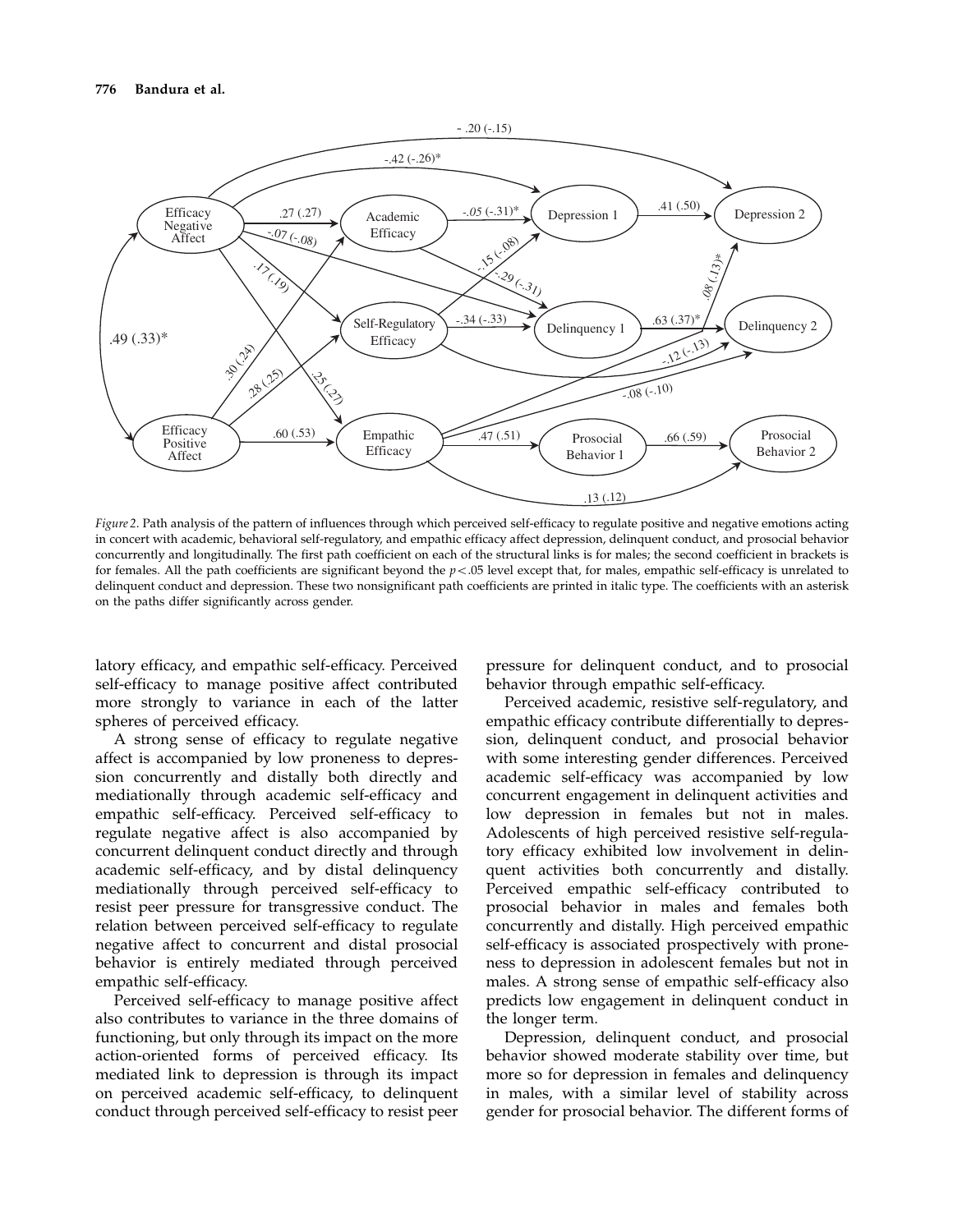perceived self-efficacy made unique contributions to variance in the latter spheres of functioning after controlling for the prior levels of these outcomes.

The refined model, which includes the significant nonspecified relation between empathic self-efficacy and depression, provided an excellent fit to the empirical data as shown by different goodness-of-fit indexes. These tests yielded a nonsignificant chi square,  $\chi^2(80, N = 459) = 98.41$ , a non-normed fit index (NNFI) of .99, a comparative fit index (CFI) of .99, and a root mean square error of approximation (RMSEA) of .023. For the CFI and NNFI indexes, the closer the value is to 1 the better is the model fit. For the RMSEA index, the closer the value is to 0, the better is the fit of the conceptual model to the empirical data.

The model accounted for 27% and 30% of the variance in depression for females at Time 1 and Time 2, respectively, and 26% and 26% of the variance for males at the two time points. The model accounted for 34% and 54% of the variance at Times 1 and 2 delinquent conduct in males, and 35% and 23% of the variance in Times 1 and 2 delinquent conduct in females. For prosocial behavior, the model explained 23% and 53% of the variance for males at Times 1 and 2, and 26% and 43% of the variance for females at Times 1 and 2.

## Alternative Models

Although the refined model provided an excellent fit to the empirical data, alternative plausible models were also tested. One alternative model presumes that quality of psychosocial functioning shapes efficacy beliefs. It reverses the direction of causation with Time 1 depression, delinquent conduct, and prosocial behavior influencing efficacy beliefs at Time 1 and the three modes of functioning at Time 2. This trimmed model, which includes only the paths found to be significant, provided a much poorer fit to the data. It yielded a significant chi square,  $\chi^2(90,$  $N = 459$ ) = 233.61,  $p < .001$ , and fared less well on the other goodness-of-fit indexes, with  $NNFI = .90$ ,  $CFI = .93$ , and RMSEA = .059.

A second plausible model conferred causal primacy to perceived academic, resistive self-regulatory, and empathic efficacy. In this structural model the latter behaviorally oriented efficacy beliefs affect the three spheres of functioning both directly and indirectly through their impact on positive and negative affect self-regulatory efficacy. This trimmed structural model provided a better fit to the data on the indexes than the model assigning causal primacy to prior behavior as the predominant

factor, with a significant chi square,  $\chi^2(90, N =$  $(459) = 134.88$ ,  $p < .001$ , NNFI = .97, CFI = .98, and  $RMSEA = .033$ .

The Akaike information (AIC) index is particularly well suited for comparing the adequacy of nonnested models fitted to the same correlational matrix. The lower the AIC index, the better is the goodness of fit. In this comparison, the AIC index confirmed a better fit for the posited causal structure (–45) than the model conferring causal primacy to the more behaviorally oriented forms of perceived self-efficacy (–29). The model reversing the causal ordering by making prior prosocial behavior, delinquent behavior, and depression the primary causal factors (54) provided the poorest fit to the empirical data.

#### **Discussion**

The findings of this research provide a good empirical fit to the structural model specifying how perceived affective self-regulatory efficacy operates in concert with action-oriented perceived self-efficacy in governing adaptation in diverse spheres of functioning. There is a notable pattern of gender differences in self-appraisals of efficacy. Compared with adolescent males, females manifest a stronger sense of efficacy to manage academic activities, to rebuff peer pressure for transgressive behavior, to experience empathy for another's feelings and experiences, and to express positive affectively in their interpersonal relationships. However, adolescent females doubt their efficacy to manage negative affective states. These differential patterns of perceived self-efficacy are accompanied by different styles of adaptation. Compared with males, females are more prosocial in their behavior, less prone to delinquent conduct, and more prone to depression.

Although efficacy beliefs differed as a function of gender, the causal structures were essentially the same for both groups. In accord with prediction, a strong sense of efficacy to manage one's positive and negative emotional life contributes to perceived selfefficacy to take charge of one's academic activities, to ward off peer pressures for transgressive behavior, and to feel empathy for the experiences of others.

Theorizing and research on human affect is heavily oriented toward the detrimental psychosocial effects of disregulation of negative emotional states. The recent years have witnessed a shift in our discipline toward the contribution of positive factors to human self-development, adaptation, and change (Bandura, 2001; Seligman & Csikszentmihalyi, 2000).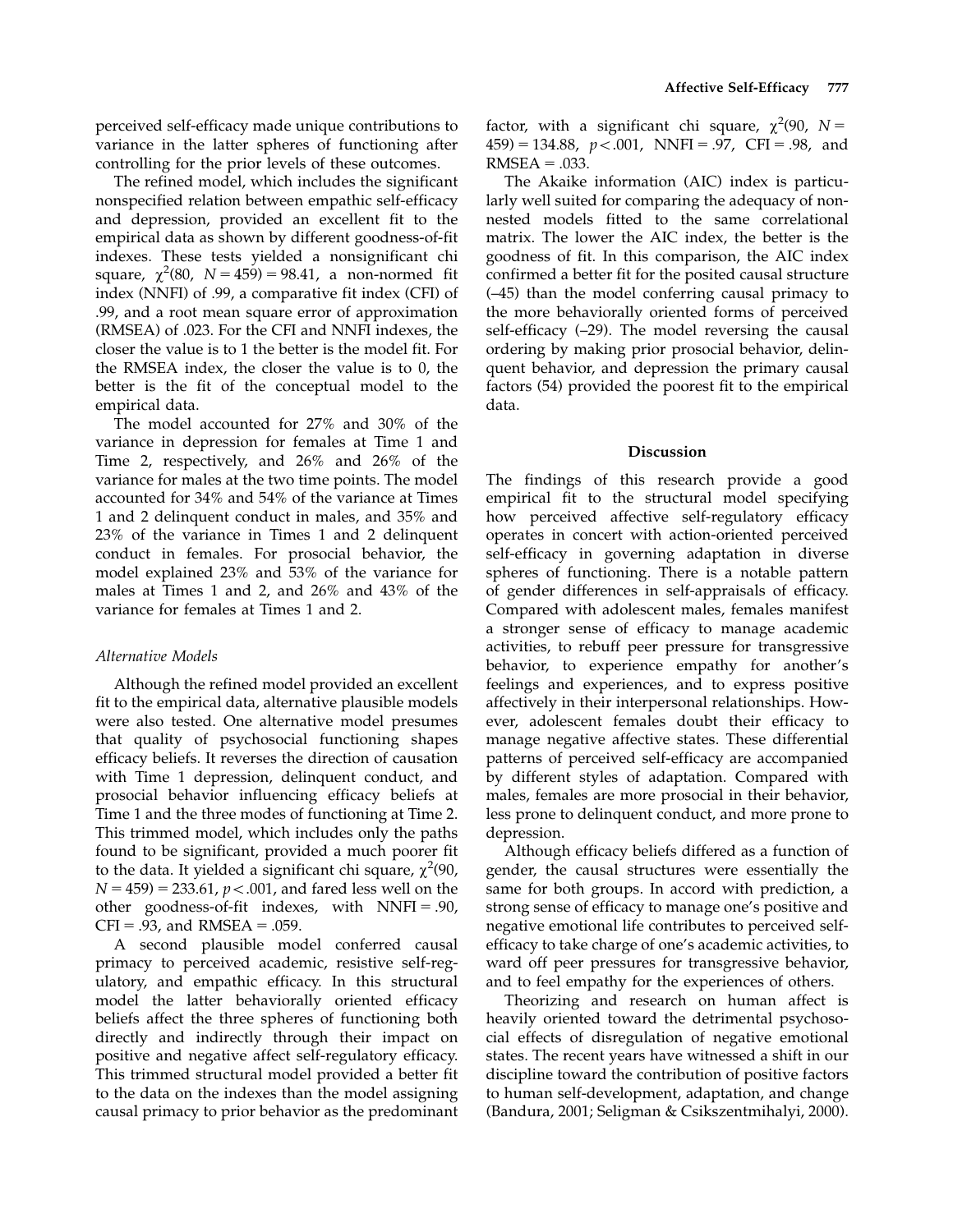In the present research, perceived self-efficacy to express positive affect in interpersonal transactions is generally a stronger contributor to beliefs that one can manage academic, transgressive, and empathic aspects of one's life than is perceived self-efficacy to regulate negative affect.

Except for the direct effect of perceived selfefficacy to regulate negative affect on depression, affective self-regulatory efficacy was related to the domains of functioning indirectly through its impact on behaviorally oriented aspects of perceived selfefficacy. In the mediated paths of influence, perceived capability to manage positive and negative affect is associated with low engagement in delinquent activities concurrently and lessened proneness to depression in girls through its impact on academic self-efficacy. These enabling and protective developmental benefits of perceived academic self-efficacy replicate functional relations obtained at younger ages (Bandura et al., 1996b, Bandura, Barbaranelli, Caprara, Patorelli, et al., 2001; Bandura et al., 1999). This evidence adds to the generalizability of the functional properties of this belief system. Similarly, the impact of perceived efficacy to manage positive and negative affect on delinquency and prosocial behavior is entirely mediated through perceived empathic and behavioral self-regulatory efficacy.

Perceived self-efficacy to rebuff peer pressures for transgressive behavior is accompanied by low proneness to depression concurrently and low delinquent conduct both concurrently and longitudinally. When examined within the context of familial relationships, perceived self-regulatory efficacy deters involvement in delinquent activities after controlling for both prior delinquent conduct and quality of parental communication (Caprara et al., 2002). Adolescents who are assured in their efficacy to manage peer pressure stay clear of delinquent activities and freely discuss with their parents the predicaments they face outside the home.

Perceived empathic self-efficacy functioned as a significant mediator in each of the forms of adaptation. Adolescents with a high sense of efficacy to involve themselves in the emotional lives of others were more prosocial in their relationships and refrained from delinquent conduct. These findings are in accord with prediction. Research comparing the early familial management practices of adjudicated delinquents with those of prosocial adolescents in the same milieu shed some light on the development of empathic self-efficacy and its role as a restrainer of aggression (Bandura & Walters, 1959). In their early socialization practices, parents of sons who adopted aggressive styles of behavior relied

heavily on fear-based control. They sought to discourage their sons' aggressive conduct by emphasizing the external punishment it would bring on them. In contrast, the parents of prosocial sons cultivated empathic-based control. They portrayed the consequences of aggressive conduct in terms of the injury and suffering it brings to others. In handling problems of misconduct, parental socialization practices that direct attention to the suffering inflicted on others foster development of empathic perspective taking and prosocial behavior (Bandura & Walters, 1959; Hoffman, 2001; Mussen & Eisenberg, 2001).

The structural analysis revealed an interesting nonspecified relation between perceived empathic self-efficacy and longer term depression. This was true for adolescent females but not for males. Empathic self-efficacy in females increases vulnerability to depression over time. To the extent that many of the experiences involve perturbing aspects, personalizing the distresses of others can take an emotional toll on empathizers. It is widely assumed that empathic arousal motivates prosocial behavior to reduce one's own vicarious distress. However, it is not uncommon for people to avoid empathic distress by disengaging themselves psychologically and physically from the suffering of others (Bandura, 1999b, in press; Bandura & Rosenthal, 1966).

In social cognitive theory (Bandura, 1999b) being empathetic can serve a proactive intrapersonal and prosocial function as well. People form self-conceptions embodying self-evaluative standards of social obligation. They act in accordance with their personal standards to preserve their self-respect. A vulnerability based on being empathetic presents the challenge of how to moderate the personalization of other people's distress and suffering to minimize impairing personal anguish without becoming emotionally indifferent to the plight of others (Maslach, 1982).

The question remains of how much of the gender difference in empathic efficacy is the product of evolutionary endowment, differential socialization, sociostructural role prescription, or dynamic interaction among these factors. Males and females do not differ in their ability to recognize affect in others, but females generally display stronger vicarious arousal (Hoffman, 1977). Personal distress over another's adverse experiences, as indexed by autonomic arousal, predicts proneness to helpfulness in girls but not in boys (Fabes, Eisenberg, & Eisenbud, 1993). For the socialization of emotion, males are traditionally socialized to be instrumental and emotionally stoic, and females are socialized to be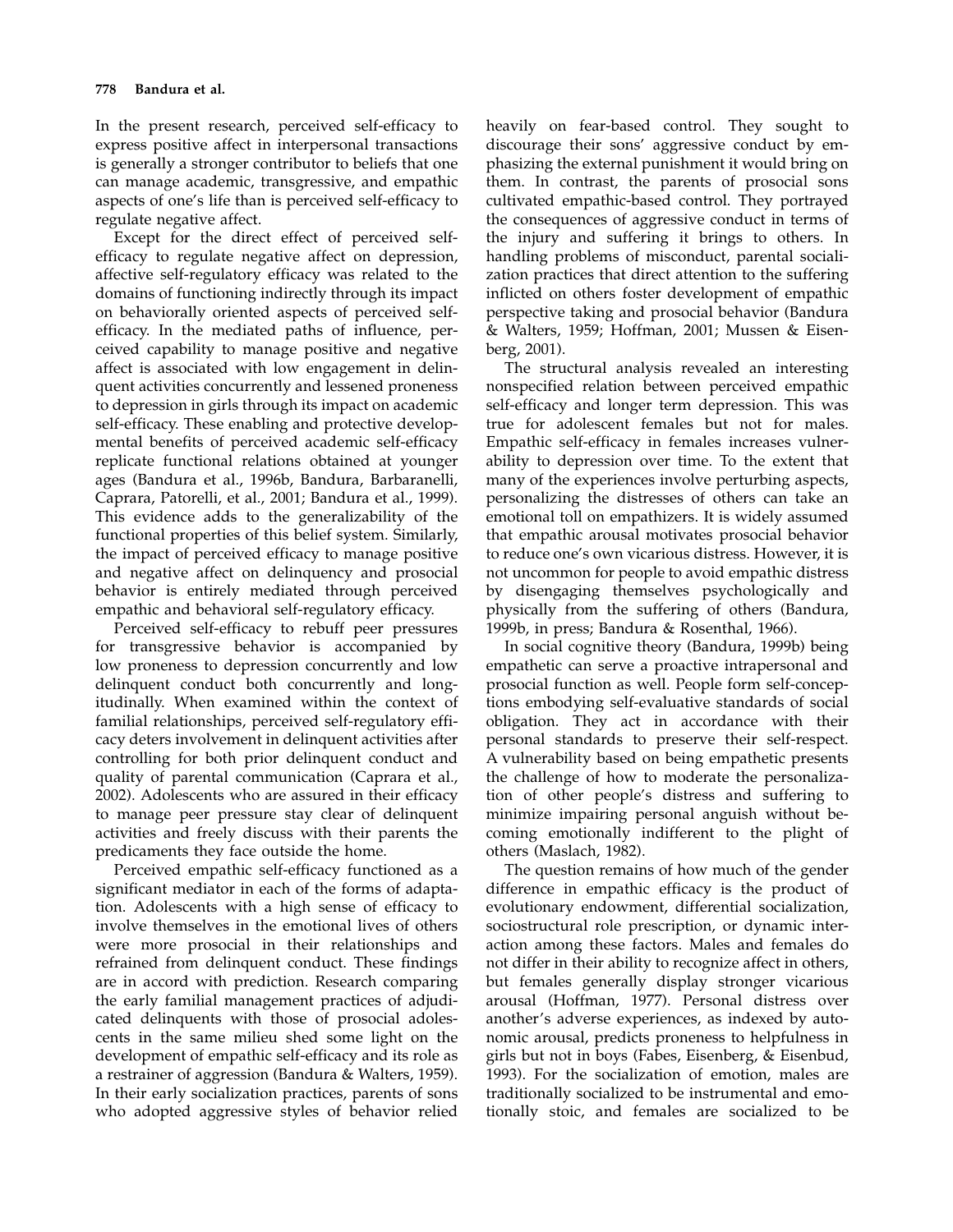emotionally expressive and nurturing responsive. Differences in the socialization of emotion can create differential proclivity for empathic arousal. The findings of research conducted within the framework of sociological theory (Thoits, 1989) and social cognitive theory (Bandura, 1986; Bussey & Bandura, 1999) document the social construction of affect and its expressive display. Systematic research into gender differences in frequency and intensity of affective experiences and expressive display styles shed light on the notion that affective interpersonal commonality may be a contributing factor.

Knowledge of the mechanisms governing empathic response provides another possible explanation for gender difference in capability for vicarious self-arousal. Evidence indicates that personalizing the emotional experiences of others is more vicariously arousing than simply viewing events from their perspective. Thus, for example, observers react more emotionally to the sight of a person in pain if they imagine how they themselves would feel under the circumstances than if they imagine how the other person might feel (Stotland, 1969). Studies of the development of empathic understanding corroborate the importance of personalization (Hughes, Tingle, & Sawin, 1981). Young children who focus on their own emotional reactions to the plight of others gain better understanding of others' emotions than if they focus on how others might feel.

The ability to visualize oneself undergoing the experiences to which others are being subjected seems to be a critical factor in the empathic process (Bandura, 1986; Stotland, 1969). The imaginal selfarousal is facilitated by revivifying similar experiences. The emotional expressions of others serve as retrieval cues for observers to reactivate similar emotions that they have experienced. If females have more emotional experiences to draw on, they will exhibit stronger empathic responsiveness. Given that females are more prone to depression than males (Culbertson, 1997; Nolen-Hoeksema, 1990), they are likely to have greater commonality of despondency for revivification. To further complicate affect regulation, females tend to have a lower sense of efficacy to manage negative affect than do males. The combined effect of higher vicarious emotional activation and a low sense of efficacy to manage negative affect increases personal vulnerability to others' emotional distress.

As this and other studies reveal, compared with males, females are more involved prosocially in relationships as expressed in being helpful, sharing, consoling, and cooperative (Bandura, Barbaranelli, Caprara, Patorelli, et al., 2001). High concern for the welfare of others provides many occasions for dejection over their sorrowful predicaments. Gender differences in the management of despondency is still another process by which empathic efficacy may increase vulnerability to depression. Males tend to work their way out of a despondent mood by immersing themselves in activities, whereas females are more inclined to dwell on their despondency, which sustains or exacerbates it (Nolen-Hoeksema, 1990).

Although the predictive relations were studied prospectively, self-report data present certain limitations. Note, however, that self-beliefs are subjective phenomena that are necessarily accessible through self-report. Some of the developmental outcomes, especially prosocial behavior and delinquent conduct, are socially measurable behavioral phenomena, but many delinquent activities remain hidden from the public. In prior research, prosocial behavior and antisocial conduct were assessed by multiple methods (self-report, sociometric ratings, behavior observations) and by multiple sources (self, peer, teachers, parents). Self-reports of prosocial behavior and transgressive conduct correlated with assessments by these diverse methods and sources (Bandura et al., 1996b; Caprara & Pastorelli, 1993). These findings lend support to the reliability of selfreports of behavioral patterns.

Conceptions of the impact of positive and negative affect on human functioning are often framed in terms of direct effects. Positive affect promotes beneficial outcomes; negative affect breeds dysfunctional outcomes. However, the variability of behavioral effects requires further theoretical specification. Theories of affect regulation focus on factors that may mediate the relation between affect and behavioral outcomes (Gross, 1998; Larsen, 2000). As previously noted, beliefs in personal efficacy to regulate positive and negative affective states operate in concert with action-oriented efficacy beliefs on diverse forms of adaptation both concurrently and longitudinally.

Although control is more central to negative affect and expression is more central to positive affect in socializing emotion, effective social functioning requires discriminative regulation of expressions of affect. There are times and circumstances when expression of negative affect, such as indignation over unjust practices, has positive functional value and indiscriminate displays of positive affect are socially out of place.

The obtained structural pattern of influences verifies that complex human adaptations are governed by multiple forms of perceived efficacy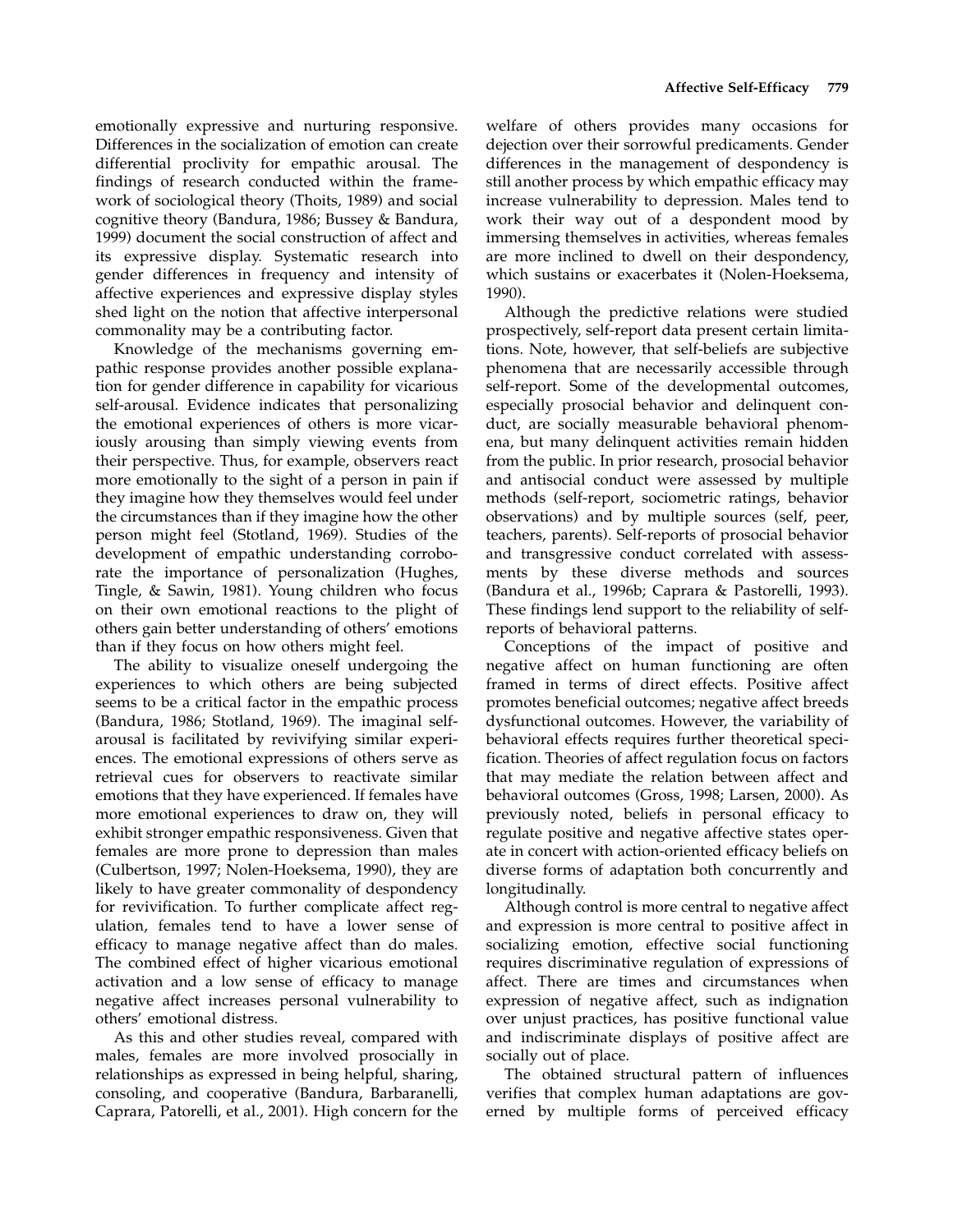involving self-management of cognitive, motivational, and affective aspects of functioning operating in concert. The verified codetermining patterns of self-regulatory efficacy in the structural model vary for different forms of adaptation. The patterned multicausality further underscores the dynamic interplay of efficacy beliefs in the regulation of socioemotional functioning. Of particular interest are relations reflecting dynamic processes such as perceived empathic self-efficacy increasing vulnerability to depression but curtailing socially injurious aggression. Such findings underscore the explanatory and predictive value of a multifaceted, selfsystem perspective on personal dispositions. Multifaceted causality requires multidimensional assessment and structural analysis to disentagle direct and mediated paths of influence.

Emotional experiences are heavily embedded in interpersonal transactions. In maneuvering through emotionally arousing situations, people have to take charge of their inner emotional life and regulate their expressive behavior and strategically manage their modes of adaptation. Those who believe they can exercise some measure of control over their emotional life are more successful in their self-regulatory efforts than individuals who believe they are at the mercy of their emotional states (Bandura, 1997, 1999a; Sanderson, Rapee, & Barlow, 1989). Research has also shown that perceived self-regulatory efficacy mediates the effects of affective states on health and addictive behavior. The findings of the present research further corroborate the mediational function of different configurations of perceived actionoriented efficacy in diverse spheres of functioning. Explanatory and predictive generalizability affords theoretical utility.

#### References

- Achenbach, T. M. (1991). Manual for the Youth Self-Report and 1991 Profile. Burlington: University of Vermont.
- Achenbach, T. M., Howell, C. T., McConaughy, S. H., & Stanger, C. (1995a). Six-year predictors of problems in a national sample of children and youth: I. Crossinformant syndromes. Journal of American Academy Child and Adolescence Psychiatry, 34, 336–347.
- Achenbach, T. M., Howell, C. T., McConaughy, S. H., & Stanger, C. (1995b). Six-year predictors of problems in a national sample of children and youth. II. Signs of disturbance. Journal of American Academy Child and Adolescence Psychiatry, 34, 488–498.
- Achenbach, T. M., & McCounaghy, S. H. (1996). Relation between DSM IV and empirically based assessment. School Psychology Review, 25, 329–344.
- Bandura, A. (1986). Social foundations of thought and action: A social cognitive theory. Englewood Cliffs, NJ: Prentice-Hall.
- Bandura, A. (1991). Self-regulation of motivation through anticipatory and self-reactive mechanisms. In R. A. Dienstbier (Ed.), Perspectives on motivation: Nebraska symposium on motivation (Vol. 38, pp. 69-164). Lincoln: University of Nebraska Press.
- Bandura, A. (1992). Social cognitive theory of social referencing. In S. Feinman (Ed.), Social referencing and the social construction of reality in infancy (pp. 175–208). New York: Plenum.
- Bandura, A. (Ed.). (1995). Self-efficacy in changing societies. Cambridge, England: Cambridge University Press.
- Bandura, A. (1997). Self-efficacy: The exercise of control. New York: Freeman.
- Bandura, A. (1999a). A social cognitive theory of personality. In L. Pervin & O. John (Eds.), Handbook of personality (2nd ed., pp. 154–196). New York: Guilford.
- Bandura, A. (1999b). Moral disengagement in the perpetration of inhumanities. Personality and Social Psychology Review, 3, 193–209.
- Bandura, A. (2001). Social cognitive theory: An agentic perspective. Annual Review of Psychology, 52, 1–26.
- Bandura, A. (2002). Social cognitive theory in cultural context. Journal of Applied Psychology: An International Review, 51, 269–290.
- Bandura, A. (in press). Reflexive empathy: On predicting more than has ever been observed. Behavioral and Brain Sciences.
- Bandura, A., Barbaranelli, C., Capara, G. V., & Pastorelli, C. (1996a). Mechanisms of moral disengagement in the exercise of moral agency. Journal of Personality and Social Psychology, 71, 364–374.
- Bandura, A., Barbaranelli, C., Caprara, G. V., & Pastorelli, C. (1996b). Multifaceted impact of self-efficacy beliefs on academic functioning. Child Development, 67, 1206–1222.
- Bandura, A., Barbaranelli, C., Caprara, G. V., & Pastorelli, C. (2001). Self-efficacy beliefs as shapers of children's aspirations and career trajectories. Child Development, 72, 187–206.
- Bandura, A., Barbaranelli, C., Caprara, G. V., Pastorelli, C., & Regalia, C. (2001). Sociocognitive self-regulatory mechanisms governing transgressive behavior. Journal of Personality and Social Psychology, 80, 125–135.
- Bandura, A., Pastorelli, C., Barbaranelli, C., & Caprara, G. V. (1999). Self-efficacy pathways to childhood depression. Journal of Personality and Social Psychology, 76, 258–269.
- Bandura, A., & Rosenthal, T. L. (1966). Vicarious classical conditioning as a function of arousal level. Journal of Personality and Social Psychology, 3, 54–62.
- Bandura, A., & Walters, R. H. (1959). Adolescent aggression. New York: Ronald Press.
- Bentler, P. M. (1995). EQS structural equations program manual. Encino, CA: Multivariate Software.
- Bower, G. H. (1992). How might emotions affect learning? In S. A. Christianson (Eds.), The handbook of emotion and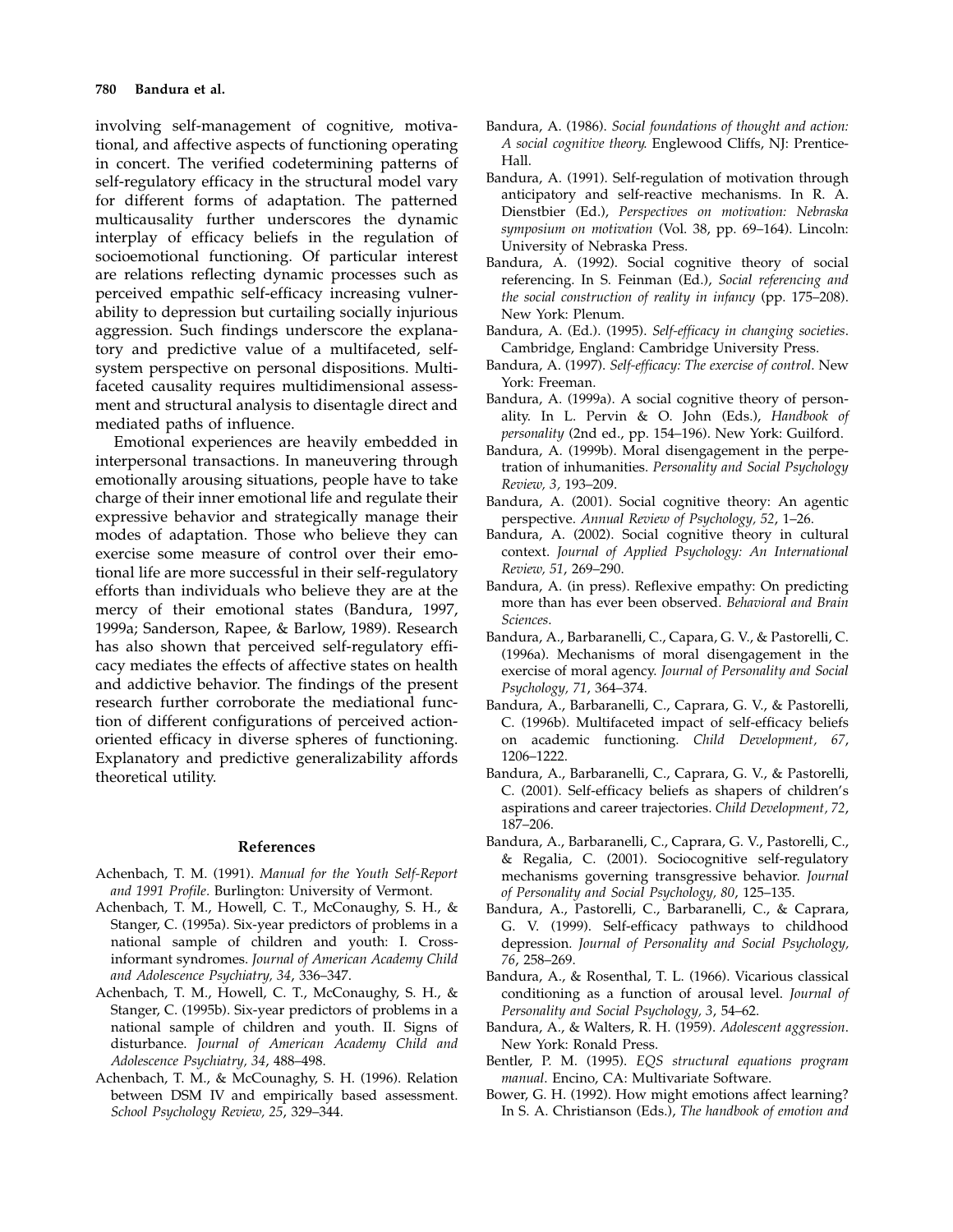memory: research and theory (pp. 3-31). Hillsdale, NJ: Erlbaum.

- Bussey, K., & Bandura, A. (1999). Social cognitive theory of gender development and differentiation. Psychological Review, 106, 676–713.
- Byrne, B. (1994). Testing the factorial validity, replication, and invariance of a measuring instrument: A paradigmatic application based on the Maslach Burnout Inventory. Multivariate Behavioral Research, 29, 289–311.
- Caprara, G. V. (Ed.). (2001). La Valutazione dell'autoefficacia [Self-efficacy assessment]. Trento, Italy: Edizioni Erickson.
- Caprara, G. V. (2002). Personality: Filling the gap between basic processes and molar functioning. In C. von Hofsten & L. Bäckman (Eds.), Psychology at the turn of the millennium: Vol. 2. Social, development, and clinical perspectives (pp. 201–224). Brighton, England: Psychology Press.
- Caprara, G. V., & Pastorelli, C. (1993). Early emotional instability, prosocial behaviour, and aggression: Some methodological aspects. European Journal of Personality, 7, 19–36.
- Caprara, G. V., Regalia, C., & Bandura, A. (2002). Longitudinal impact of perceived self-regulatory efficacy on violent conduct. European Psychologist, 7, 63–69.
- Caprara, G. V., Scabini, E. Barbaranelli, C., Pastorelli, C. Regalia, C., & Bandura, A. (1998). Impact of adolescents' perceived self-regulatory efficacy on familial communication and antisocial conduct. European Psychologist, 3, 125–132.
- Carstensen, L. L. (1992). Selectivity theory: Social activity in life-span context. In K. W. Schaie (Ed.), Annual Review of Gerontology and Geriatrics (Vol. 11, pp. 195–217). New York: Springer.
- Culbertson, F. M. (1997). Depression and gender: An international review. American Psychologist, 52, 25–31.
- Dishion, T. J. (1990). Peer context of child and adolescent troublesome behavior. In P. Leone (Ed.), Understanding troubled and troublesome youth (pp. 128–135). Beverly Hills, CA: Sage.
- Eccles, J. S., & Midgley, C. (1989). State-environment fit: Developmentally appropriate classrooms for young adolescents. In R. Ames & C. Ames (Eds.), Research on motivation in education, Vol. 3: Goals and cognitions (pp. 139–186). New York: Academic.
- Englis, B. G., Vaughan, K. B., & Lanzetta, J. T. (1982). Conditioning of counter-empathetic emotional responses. Journal of Experimental Social Psychology, 18, 375–391.
- Fabes, R. A., Eisenberg, N., & Eisenbud, L. (1993). Behavioral and physiological correlates of children's reactions to others' distress. Developmental Psychology, 29, 655–663.
- Feshbach, S., & Feshbach, N. D. (1986). Aggression and altruism: A personality perspective. In C. Zahn-Waxler, E. M. Cummings, & R. Iannotti (Eds.), Altruism and aggression: Biological and social origins (pp. 189–217). Cambridge, England: Cambridge University Press.
- Folkman, S., & Moskowitz, J. T. (2000). Positive affect and the other side of coping. American Psychologist, 55, 647–654.
- Forgas, J. P., Bower, G. H., & Moylan, S. J. (1990). Praise or blame? Affective influences on attributions for achievement. Journal of Personality and Social Psychology, 59, 809–819.
- Fredrickson, B. L. (1998). What good are positive emotions? Review of General Psychology, 2, 300–319.
- Furstenberg, F. F., Eccles, J., Elder, G. H., Jr., Cook, T., & Sameroff, A. (1999). Adolescent development in urban communities: How families manage risk and opportunity. Chicago: University of Chicago Press.
- Graber, J. A., Brooks-Gunn, J., & Petersen, A. C. (1996). Transitions through adolescence: Interpersonal domains and context. Mahwah, NJ: Erlbaum.
- Gross, J. J. (1998). The emerging field of emotion regulation: An integrative review. Review of General Psychology, 2, 271–299.
- Gross, J. J., & Munoz, R. F. (1995). Emotion regulation and mental health. Clinical Psychology: Science and Practice, 2, 151–164.
- Hinshaw, S. P. (1992). Externalizing behavior problems and academic underachievement in childhood and adolescence: Causal relationships and underlying mechanisms. Psychological Bulletin, 111, 127–155.
- Hoffman, M. L. (1977). Sex differences in empathy and related behaviors. Psychological Bulletin, 84, 712–720.
- Hoffman, M. L. (2001). Toward a comprehensive empathybased theory of prosocial moral development. In A. C. Bohart & D. J. Stipek (Eds.), Constructive and destructive behavior (pp. 61-86). Washington, DC: American Psychological Association.
- Hughes, R., Jr., Tingle, B. A., & Swain, D. B. (1981). Development of empathic understanding in children. Child Development, 52, 122–128.
- Isen, A. M. (1987). Positive affect, cognitive processes, and social behavior. Advances in Experimental Social Psychology, 20, 203–253.
- Jessor, R., Donovan, J. E., & Costa, F. M. (1991). Beyond adolescence: Problem behavior and young adult development. Cambridge, England: Cambridge University Press.
- Kaplan, R. M., Atkins, C. J., & Reinsch, S. (1984). Specific efficacy expectations mediate exercise compliance in patients with COPD. Health Psychology, 3, 223–242.
- Kavanagh, D. J. (1983). Mood and self-efficacy. Unpublished doctoral dissertation, Stanford University.
- Kavanagh, D. J., & Bower, G. H. (1985). Mood and selfefficacy: Impact of joy and sadness on perceived capabilities. Cognitive Therapy and Research, 9, 507–525.
- Lanzetta, J. T., & Englis, B. G. (1989). Expectations of cooperation and competition and their effects on observers' vicarious emotional responses. Journal of Personality and Social Psychology, 56, 543–554.
- Larsen, R. J. (2000). Toward a science of mood regulation. Psychological Inquiry, 11, 129–141.
- Love, S. Q., Ollendick, T. H., Johnson, C., & Schlezinger, S. E. (1985). A preliminary report of the prediction of